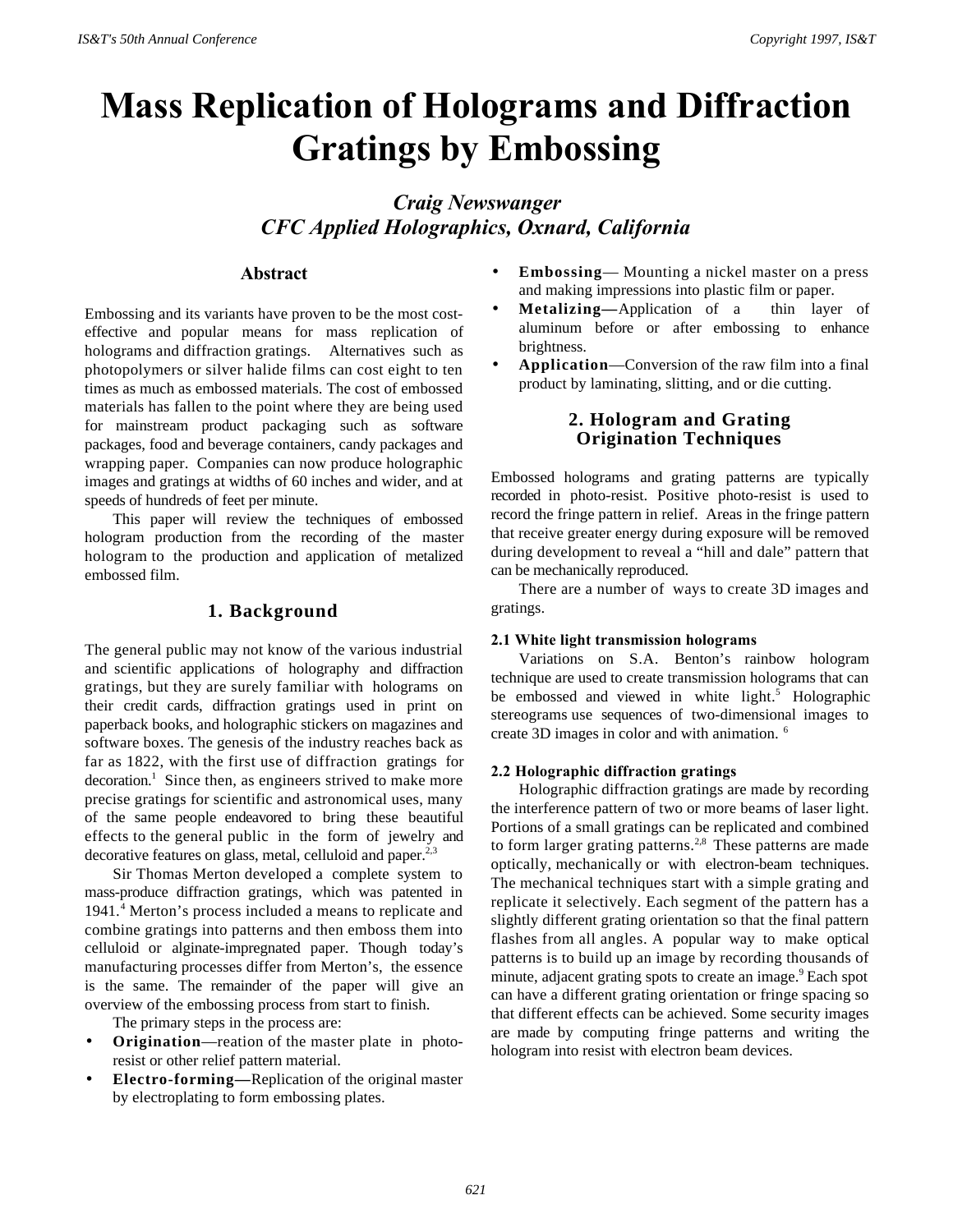# **3. Electro-forming Procedures**

However the master is recorded, the result is a relief pattern in photo-resist or plastic. The original photo-resist cannot be used as an embossing tool, therefore it is necessary to produce a durable metal replica. The most common procedure for replicating the master uses nickel electroplating. The master must first be made conductive. In one popular method, silver is applied using a dual spray gun containing a two-part solution. Alternatively, vacuum metalizing can be used for smaller parts. Electroless nickel has also been used by some in the field. <sup>10</sup>

Once made conductive, the master is usually immersed in an electro-plating bath where it is nickel-plated to a desired thickness. This typically takes six to eight hours. The nickel layer is then peeled from the photo-resist master, which is destroyed in the process. The first nickel replica is used to make intermediate masters, which in turn yield the final embossing shims. A given job may require from ten to a thousand shims.

# **4. Embossing Techniques**

Most embossing is done from nickel master plates called shims. The master shim is mounted on a heated roller in an embossing machine. Under controlled pressure, a second smooth roller presses the material to be embossed, into the heated shim. The relief pattern from the shim is pressed into the film or coated paper, which retains the pattern. Some materials are coated with proprietary coatings before embossing. A number of materials can be embossed directly without coatings. Figure two below depicts a wide web embossing machine.



*Figure 2. 48" wide web embossing machine.*

# **5. Metalizing**

Most hologram and grating products are vacuum-metalized with aluminum to enhance the brightness of the material. Without metalizing, the diffraction efficiency is typically limited to 30% or less. If the relief pattern is exposed to the air, it will be easily damaged by abrasion or contact with oils from the skin: the oils fill in the fringe pattern, thus rendering the image invisible. If the final product must be transparent, the relief pattern must be coated with a very thin layer of metal or a material of significantly higher index of refraction. This coating maintains brightness of the image while keeping it transparent. Security holograms for drivers licenses and the like are made in this manner.

Six- to twelve-inch narrow web embossing is often done with pre-metalized material such as polyester film. Wider film and paper is usually metalized using a large vacuum metalizer shown in Figure Two. These metalizers typically cost 1.5 to 2 million dollars.



*Figure 1. Vacuum metalizer for plastic film. This photo shows the chamber open for loading rolls of film.*

# **6. Application**

Embossed gratings and holograms can be applied in a myriad of ways to nearly any substrate.

## **6.1 Self-adhesive labels**

For this type of label, there is a paper or plastic "release liner" that has been coated with a rubber or acrylic based adhesive. The coated liner is applied to the roll of embossed film between a pair of pressure rollers. The holograms are die-cut and the waste film around each label is stripped and discarded. The labels are delivered to the customer in roll form, still attached to the release liner to be machine or hand applied to the final product. Typical uses of holographic labels are:

• Product authentication and anti-counterfeiting: particularly in the software and music industry, and for aircraft and automotive parts.